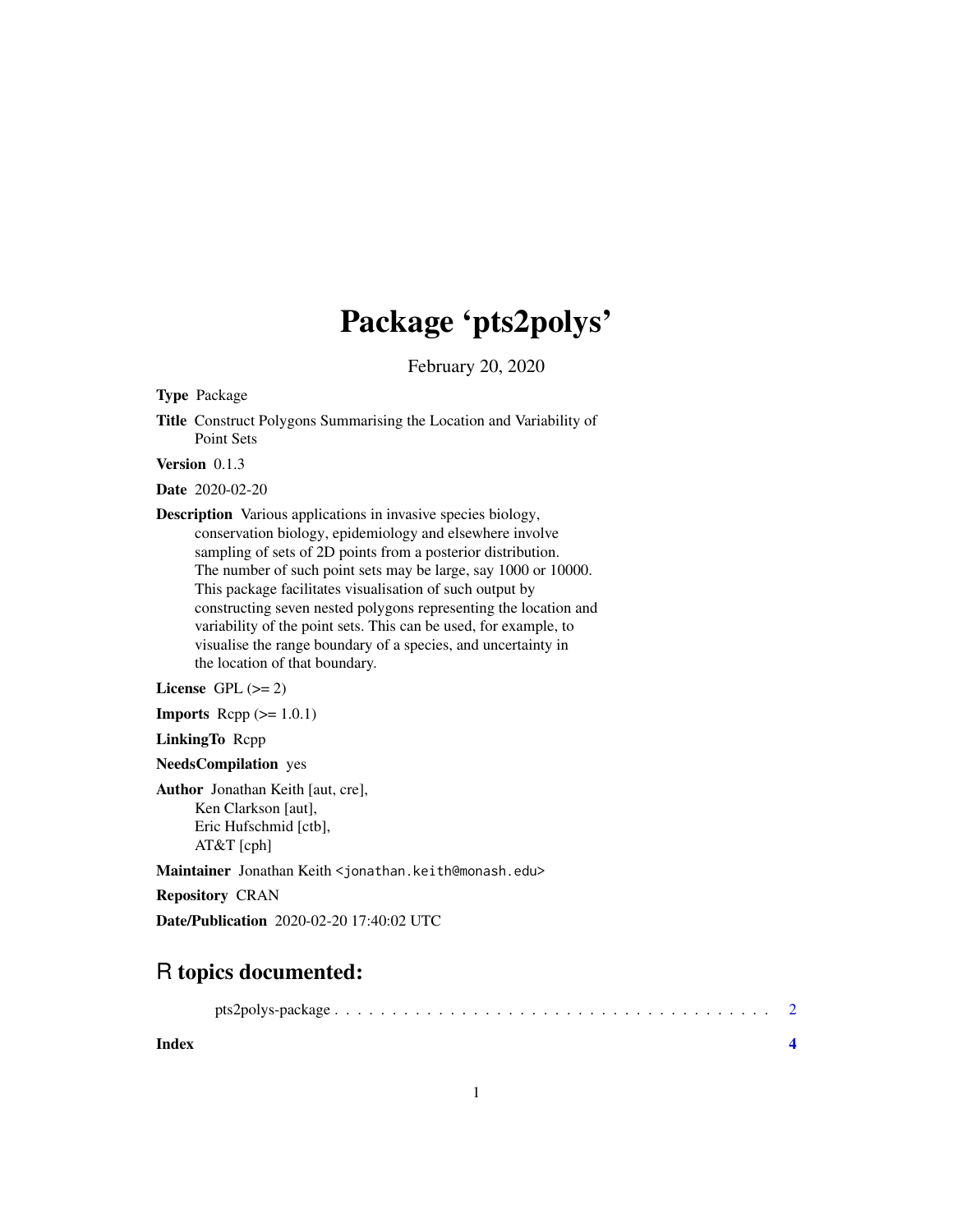<span id="page-1-0"></span>pts2polys-package *Construct polygons from point sets*

#### Description

Various applications in invasive species biology, conservation biology, epidemiology and elsewhere involve sampling of sets of 2D points from a posterior distribution. The number of such point sets may be large, say 1000 or 10000. This package facilitates visualisation of such output by constructing seven nested polygons representing the location and variability of the point sets. This can be used, for example, to visualise the range boundary of a species, and uncertainty in the location of that boundary.

The function pts2polys takes multiple sets of points as input and in Stage 1 constructs a chi-shape enclosing each point set. In Stage 2, it outputs chi-shapes enclosing grid points that are interior to a specified proportion of the chi-shapes from Stage 1.

The method implemented in this package is described in a manuscript entitled "Delimiting a species' geographic range using posterior sampling and computational geometry". The manuscript is currently under review.

The package depends on code for constructing a Delaunay triangulation originally written by Ken Clarkson, modified by Eric Hufschmid and further modified by Jonathan Keith. Ken Clarkson's original code included the following notice:

"Ken Clarkson wrote this. Copyright (c) 1995 by AT&T.. Permission to use, copy, modify, and distribute this software for any purpose without fee is hereby granted, provided that this entire notice is included in all copies of any software which is or includes a copy or modification of this software and in all copies of the supporting documentation for such software."

#### Usage

pts2polys(in\_string,SAMPLESIZE,MINLEN,GRIDSIZE,MINX,MAXX,MINY,MAXY)

#### Arguments

| in_string   | name of input file containing point sets. This is a text file in which each point<br>set begins with a line starting with 'P' followed by one line per point, with each<br>line containing an x and y coordinate |
|-------------|------------------------------------------------------------------------------------------------------------------------------------------------------------------------------------------------------------------|
| SAMPLESIZE  | number of point sets                                                                                                                                                                                             |
| MINLEN      | minimum length of external edges to be removed                                                                                                                                                                   |
| GRIDSIZE    | spacing between points in a square tiling                                                                                                                                                                        |
| MINX        | minimum x co-ordinate                                                                                                                                                                                            |
| <b>MAXX</b> | maximum x co-ordinate                                                                                                                                                                                            |
| MINY        | minimum y co-ordinate                                                                                                                                                                                            |
| MAXY        | maximum y co-ordinate                                                                                                                                                                                            |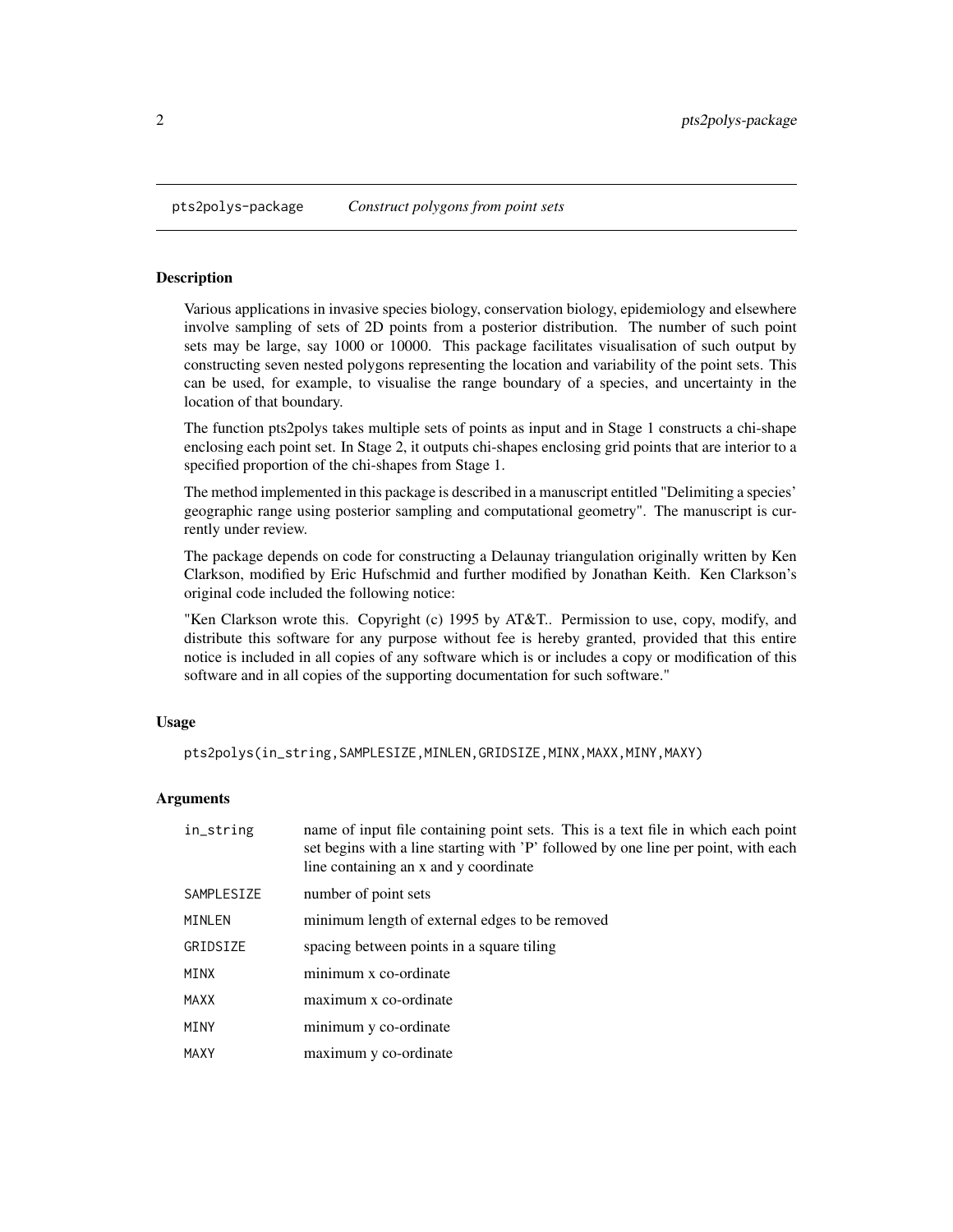#### Value

A list comprised of two elements: boundarylen and boundary. 'boundarylen' is an integer vector with 7 elements, representing the number of points in each of 7 polygons. 'boundary' is a list comprised of 7 numeric vectors, corresponding to alpha = 0.999, 0.990, 0.975, 0.750, 0.500, 0.250 and 0.025. Each vector is comprised of alternating x and y co-ordinates.

#### Author(s)

Author and Maintainer: Jonathan Keith << jonathan.keith@monash.edu>>

Author: Ken Clarkson

Contributor: Eric Hufschmid

Copyright holder: AT&T

#### Examples

```
pol <- pts2polys(system.file("extdata", "test.pt.sets",
package = "pts2polys", mustWork = TRUE),
20,10000,100,293706,564106,6803848,7076948)
```
plot(pol\$boundary[[1]][c((1:pol\$boundarylen[1])\*2-1,1)], pol\$boundary[[1]][c((1:pol\$boundarylen[1])\*2,2)],type="l", xlab="Easting",ylab="Northing")

lines(pol\$boundary[[2]][c((1:pol\$boundarylen[2])\*2-1,1)], pol\$boundary[[2]][c((1:pol\$boundarylen[2])\*2,2)],col=2)

lines(pol\$boundary[[3]][c((1:pol\$boundarylen[3])\*2-1,1)], pol\$boundary[[3]][c((1:pol\$boundarylen[3])\*2,2)],col=3)

lines(pol\$boundary[[4]][c((1:pol\$boundarylen[4])\*2-1,1)], pol\$boundary[[4]][c((1:pol\$boundarylen[4])\*2,2)],col=4)

lines(pol\$boundary[[5]][c((1:pol\$boundarylen[5])\*2-1,1)], pol\$boundary[[5]][c((1:pol\$boundarylen[5])\*2,2)],col=5)

lines(pol\$boundary[[6]][c((1:pol\$boundarylen[6])\*2-1,1)], pol\$boundary[[6]][c((1:pol\$boundarylen[6])\*2,2)],col=6)

lines(pol\$boundary[[7]][c((1:pol\$boundarylen[7])\*2-1,1)], pol\$boundary[[7]][c((1:pol\$boundarylen[7])\*2,2)],col=7)